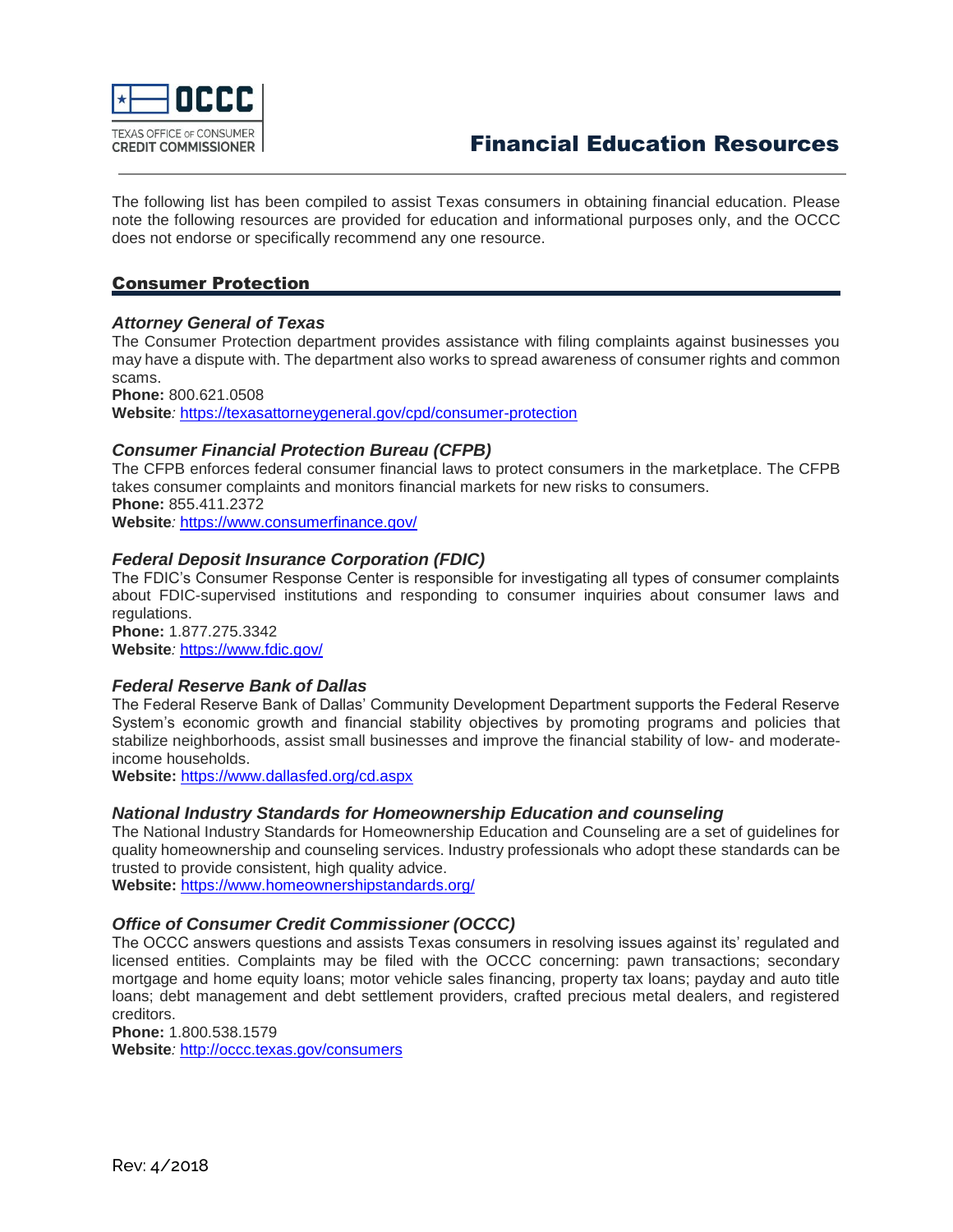# Financial Assistance

### *2-1-1 Texas*

2-1-1 Texas is a free, anonymous social service hotline that connects individuals with information and resources in your local community. **Phone:** Dial 2.1.1. or 1.877.541.7905 **Website***:* <http://www.211texas.org/>

# Financial Coaching / Education

## *Financial Literacy Coalition of Central Texas (FLCCT)*

Free financial education classes and financial literacy resources for individuals residing in the Austin area. **Phone***:* 512.456.8630 **Website***:* <http://flcct.org/>

## *United Ways of Texas*

Local chapters provide financial education and individual counseling to increase the financial stability and health of their community. **Website***:* <https://www.uwtexas.org/>

## Homebuyer Education / Housing Counseling

## *NeighborWorks America*

NeighborWorks America creates opportunities for people to live in affordable homes, improve their lives and strengthen their communities.

**Website:** <http://www.neighborworks.org/>

## *Texas Financial Toolbox*

Connection to classes, events, one-on-one counseling and home buyer programs to help consumers reach their home ownership goals.

**Website***:* [www.texasfinancialtoolbox.com/](http://www.texasfinancialtoolbox.com/)

## *U.S. Department of housing and Urban Development*

HUD provides support to a nationwide network of Housing Counseling Agencies (HCA) and counselors. HCAs are trained and approved by HUD to provide tools to current and prospective homeowners, renters so that they can make responsible choices to address their housing needs in light of their financial situations.

**Website:** <https://www.hudexchange.info/programs/housing-counseling/>

## Online Resources

## *Better Money Habits, in partnership with KHANACADEMY*

Education on credit, debit, savings & budgeting, home-ownership, auto, retirement, college, privacy & security, personal banking and taxes & income.

**Website:** <https://bettermoneyhabits.bankofamerica.com/>

## *ClearingHouse, Jump\$tart*

Online library of financial education resources for teachers, parents, caregivers, and anyone committed to financial smarts for students.

**Website:** <http://clearinghouse.jumpstart.org/>

## *Cornerstone Financial Education*

Education resource on credit, budgeting, home-buying and debt. **Website***:* <https://www.csfedu.org/>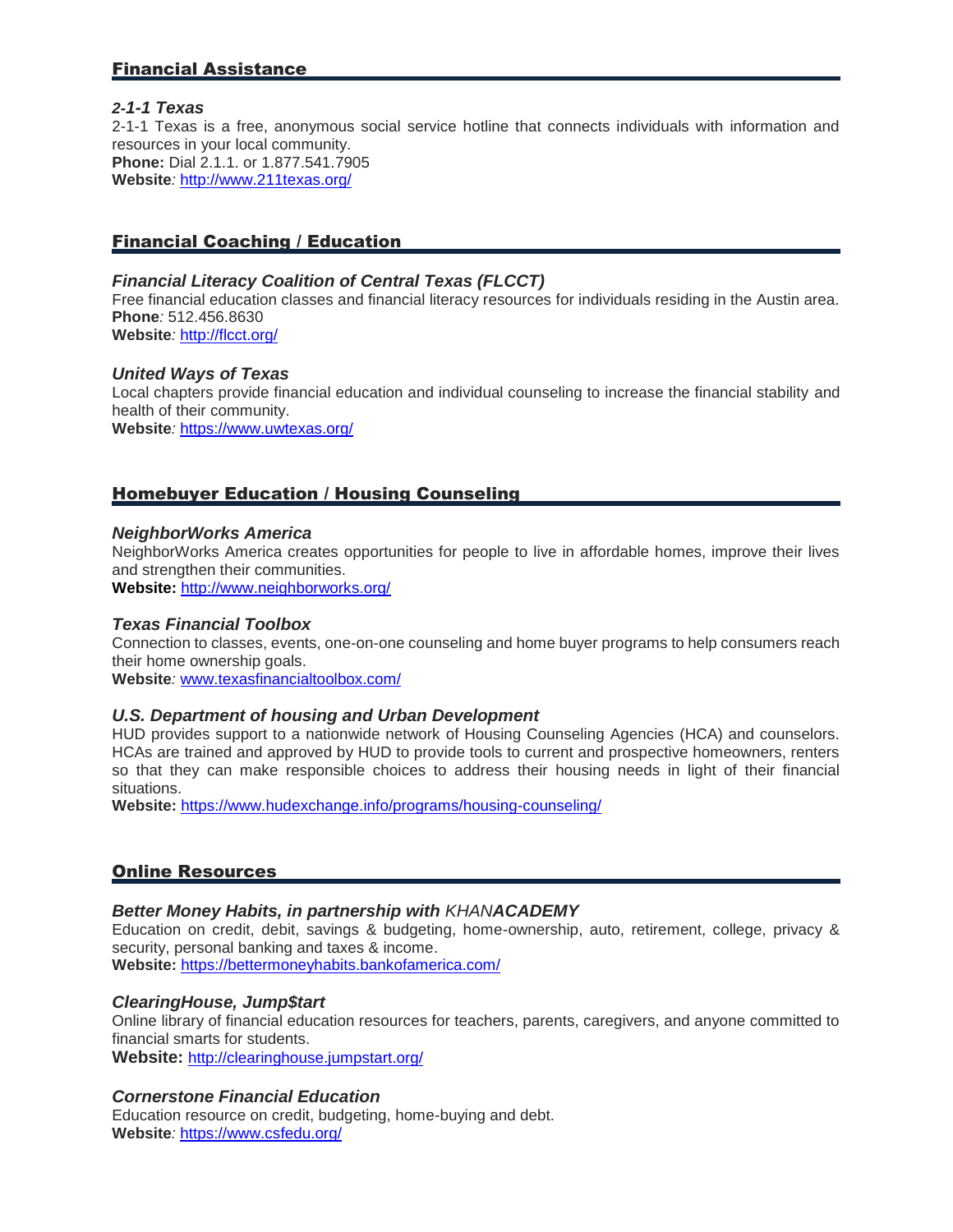## *Dallas Federal Reserve – Building Wealth*

Personal finance education resource that presents an overview of wealth-building strategies for consumers. **Website***:* [www.dallasfed.org/-/media/microsites/cd/wealth/index.html](http://www.dallasfed.org/-/media/microsites/cd/wealth/index.html)

### *Feed the Pig*

Helpful tools, articles, and tips to reduce debt and grow your savings. **Website***:* [www.feedthepig.org/](http://www.feedthepig.org/)

### *Hands on banking*

The Hands on Banking® online learning center offers resources for anyone who wants to learn more about money management. The financial articles can help you find answers to your questions, from budgeting tips to buying a home, to improving your credit. The self-directed courses take you in depth to improve financial literacy at each stage of life. We also offer classroom resources for educators. Together, we'll help you and your family take charge of your financial future.

**Website:** [www.handsonbanking.org](http://www.handsonbanking.org/)

### *Money Smart – A financial Education Program*

Comprehensive financial education curriculum designed to help low- and moderate-income individuals outside the financial mainstream enhance their financial skills and create positive banking relationships. **Website:** <https://www.fdic.gov/consumers/consumer/moneysmart/>

### *MyMoney.Gov*

Government website providing education to help manage and grow your money. **Website***:* [www.mymoney.gov](http://www.mymoney.gov/)

### *Smart About Money (SAM)*

In-depth guided learning courses and financial education tools. **Website***:* [www.smartaboutmoney.org](http://www.smartaboutmoney.org/)

### *The Mint*

This site provides tools to help parents as well as educators teach children to manage money wisely and develop good financial habits: the building blocks for a secure future. **Website***:* <http://www.themint.org/index.html>

#### *The Savvy Senior*

Links to organizations that provide resources for seniors on various financial and life planning topics. **Website:** [www.savvysenior.org](http://www.savvysenior.org/)

## Texas Financial Education Endowment (TFEE) Recipients

TFEE was developed under the authority of Chapter 393 of the Texas Finance Code during the 82nd Legislature. Section 393.628 of the Texas Finance Code provides that TFEE will be administered by the Finance Commission of Texas (FC) to support statewide financial capability and consumer credit building activities and programs. Please visit [www.tfee.texas.gov](http://www.tfee.texas.gov/) for more information.

## *Center for Transforming Lives*

The Center for Transforming Lives helps homeless and impoverished women, children, and families move from poverty to independence through homeless services, early childhood development and financial empowerment services.

**Phone:** 817.332.6191

**Website**: [https://www.transforminglives.org](https://www.transforminglives.org/)

## *Community Development Corporation of Brownsville*

CDCB is a multifaceted affordable housing organization devoted to utilizing collaborative partnerships to create sustainable communities across the Rio Grande Valley through quality education, model financing, efficient home design, and superior construction. **Phone:** 956.541.4955

**Website**: http://www.cdcbrownsville.org/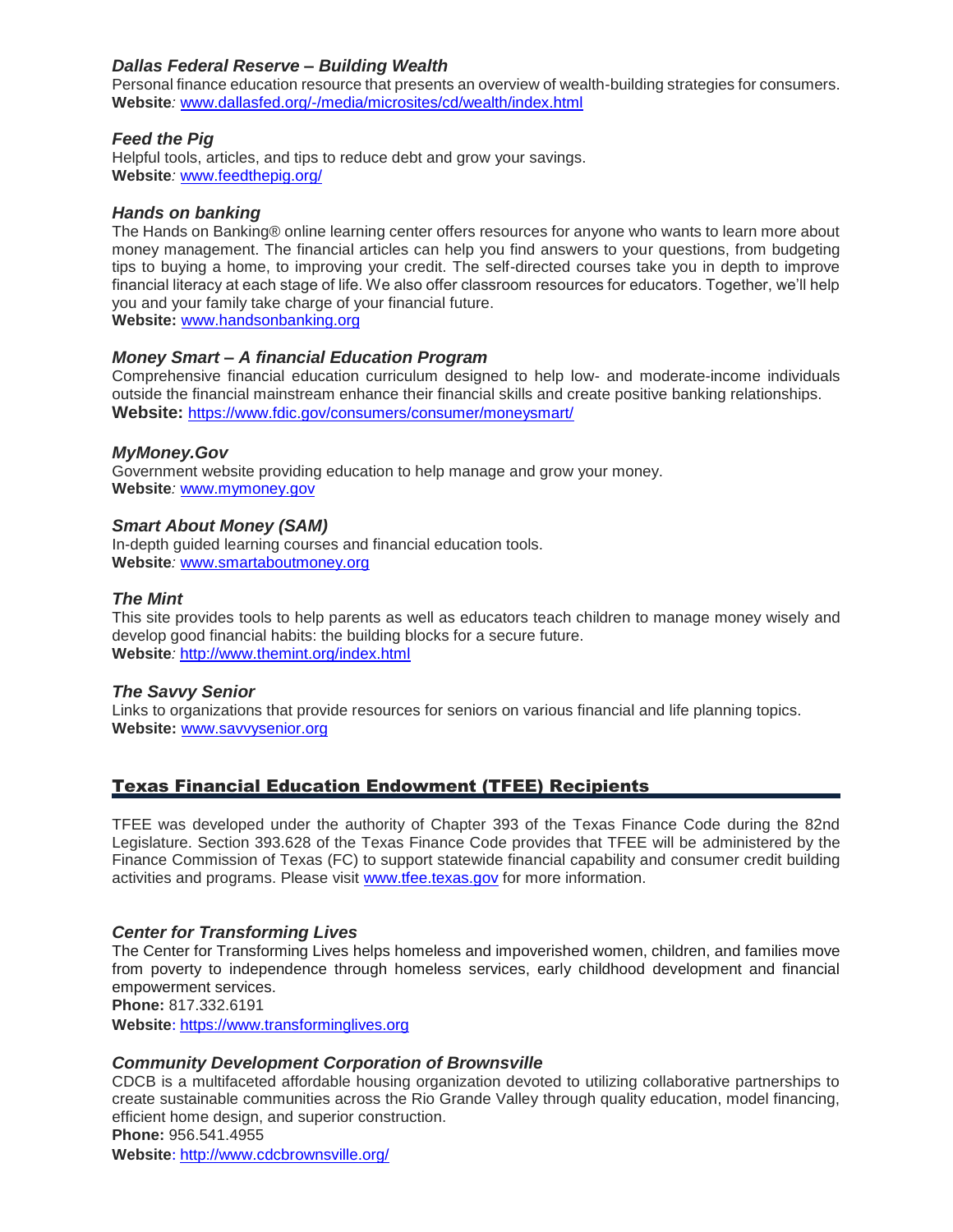### *Easter Seals Greater Houston*

Easter Seals offer help, hope and answers to people of all ages with disabilities and their families. Through therapy, training, education and support services, Easter Seals creates life-changing solutions so that people with disabilities can live, learn, work and play in our community. **Phone:** 713.838.9050

**Website**: <http://www.eastersealshouston.org/>

## *El Paso Credit Union HOAP, Inc.*

El Paso Affordable Housing offers free financial education, home ownership workshops, credit counseling, and promoting savings, while developing loan products and financial services that will empower low to moderate members to access low cost capital, develop family assets, build wealth, and credit worthiness. **Phone:** 915.838.9608

**Website**: [www.epcuah.org](http://www.epcuah.org/)

### *Family Pathfinders*

Empowering individuals and families to find their path from poverty to self-sufficiency through two programs, the Mentoring program and the Financial Capability program. The Mentoring program matches trained volunteer mentors with families struggling to overcome the bonds of poverty, homelessness and reentry after incarceration. The Financial Capability program, which includes financial education and financial coaching, helps low and moderate income people attain long-term economic stability by building skills to address personal needs for improving financial behaviors.

**Phone:** 817.731.1173 **Website**: [www.pathfinderstc.org](http://www.pathfinderstc.org/)

### *Family Service Association of San Antonio*

Family Service created a Life Success Model. The Life Success Model focuses on broader areas of service that follow a continuum of care that addresses the needs of our clients in a more holistic manner through integrated services with key focuses on: education, counseling & seniors, job training & financial stability and parent & community involvement.

**Phone:** 210.299.2400

**Website**: https://family-service.org/

#### *Foundation Communities*

Foundation Communities creates housing where families succeed. They provide people with an affordable, attractive place to call home, as well as opportunities right at their doorstep to transform their lives through education, financial stability and health resources.

**Phone:** 737.717.4000 **Website**: [www.foundcom.org](http://www.foundcom.org/)

### *Texas Council on Economic Education*

TCEE's goal is to provide teachers with hands-on lessons and programs that allow students to practice implementing real life economic and personal financial skills, and thus pave the way to a life of economic security and a Smarter Texas.

**Website**: http://economicstexas.org/

#### *Texas State Affordable Housing Corporation*

Targets the housing needs of low-income families and other underserved populations who do not have acceptable housing options through conventional financial channels through initiatives such as first time home buyer grants and other down payment assistance programs. **Phone:** 512.477.3555

**Website**: [www.tsahc.org](http://www.tsahc.org/)

#### *Wesley Mission Center*

The Wesley Mission Center provides financial coaching services to their community members in crisis situations. The center has recently launched a Working Families Success Model (WFS) approach to serving clients which promotes bundled services in 3 key areas including income supports, financial coaching, and other financial and employment services.

**Phone:** 817.473.6650

**Website**: [www.wesleymissioncenter.org](http://www.wesleymissioncenter.org/)